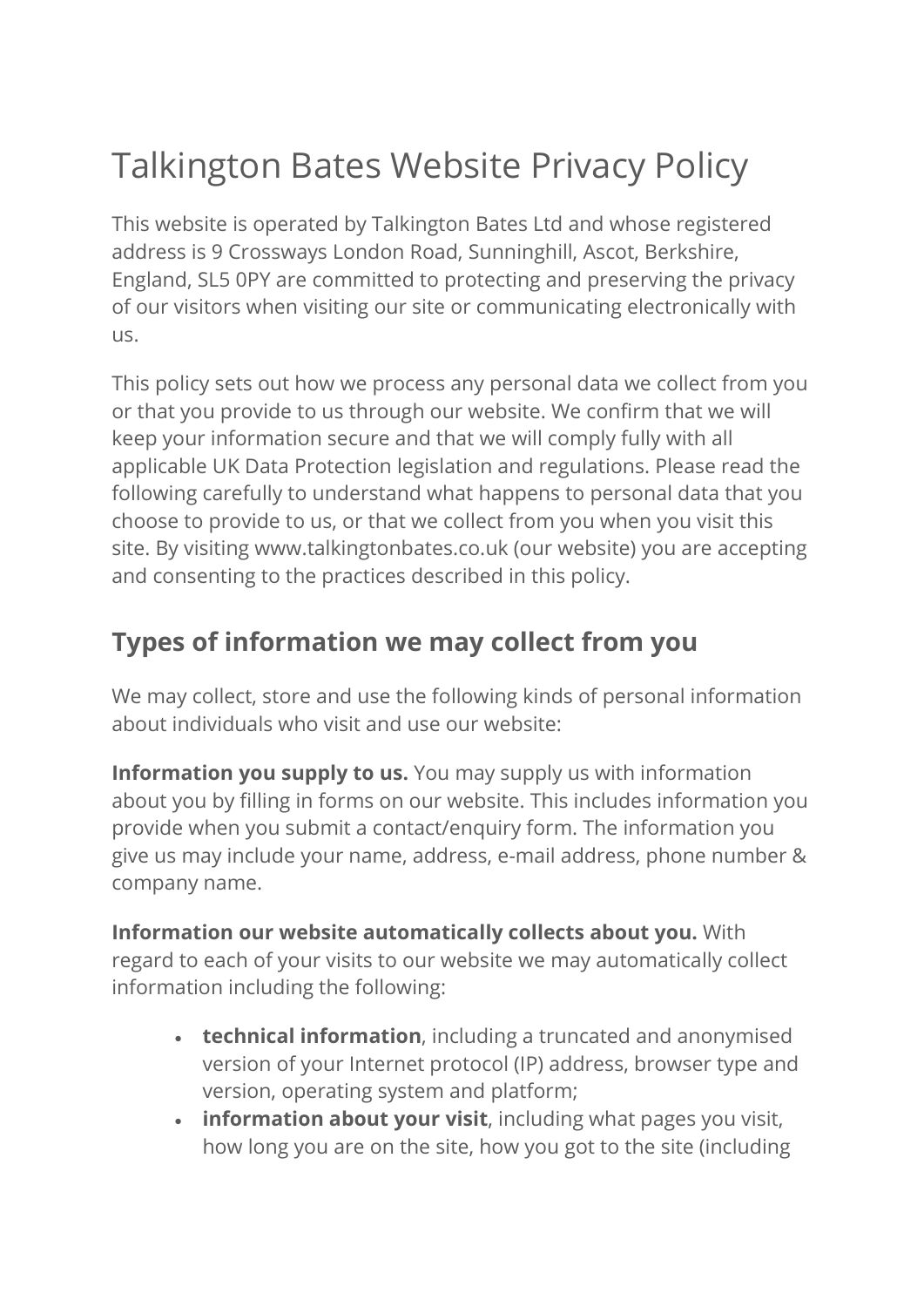date and time); page response times, length of visit, what you click on, documents downloaded and download errors.

#### **Cookies**

Our website uses cookies to distinguish you from other users of our website. This helps us to provide you with a good experience when you browse our website and also allows us to improve our site.

#### **How we may use the information we collect**

We use the information in the following ways:

**Information you supply to us.** We will use this information:

• to provide you with information and/or services that you request from us;

**Information we automatically collect about you.** We will use this information:

- to administer our site including troubleshooting and statistical purposes;
- to improve our site to ensure that content is presented in the most effective manner for you and for your computer;
- security and debugging as part of our efforts to keep our site safe and secure.

This information is collected anonymously and is not linked to information that identifies you as an individual. We use Google Analytics to track this information. Find out how Google uses your data at [https://support.google.com/analytics/answer/6004245.](https://support.google.com/analytics/answer/6004245)

#### **Third party links**

Our site may, from time to time, contain links to and from the third party websites. If you follow a link to any of these websites, please note that these websites have their own privacy policies and that we do not accept any responsibility or liability for these policies. Please check these policies before you submit any personal data to these websites.